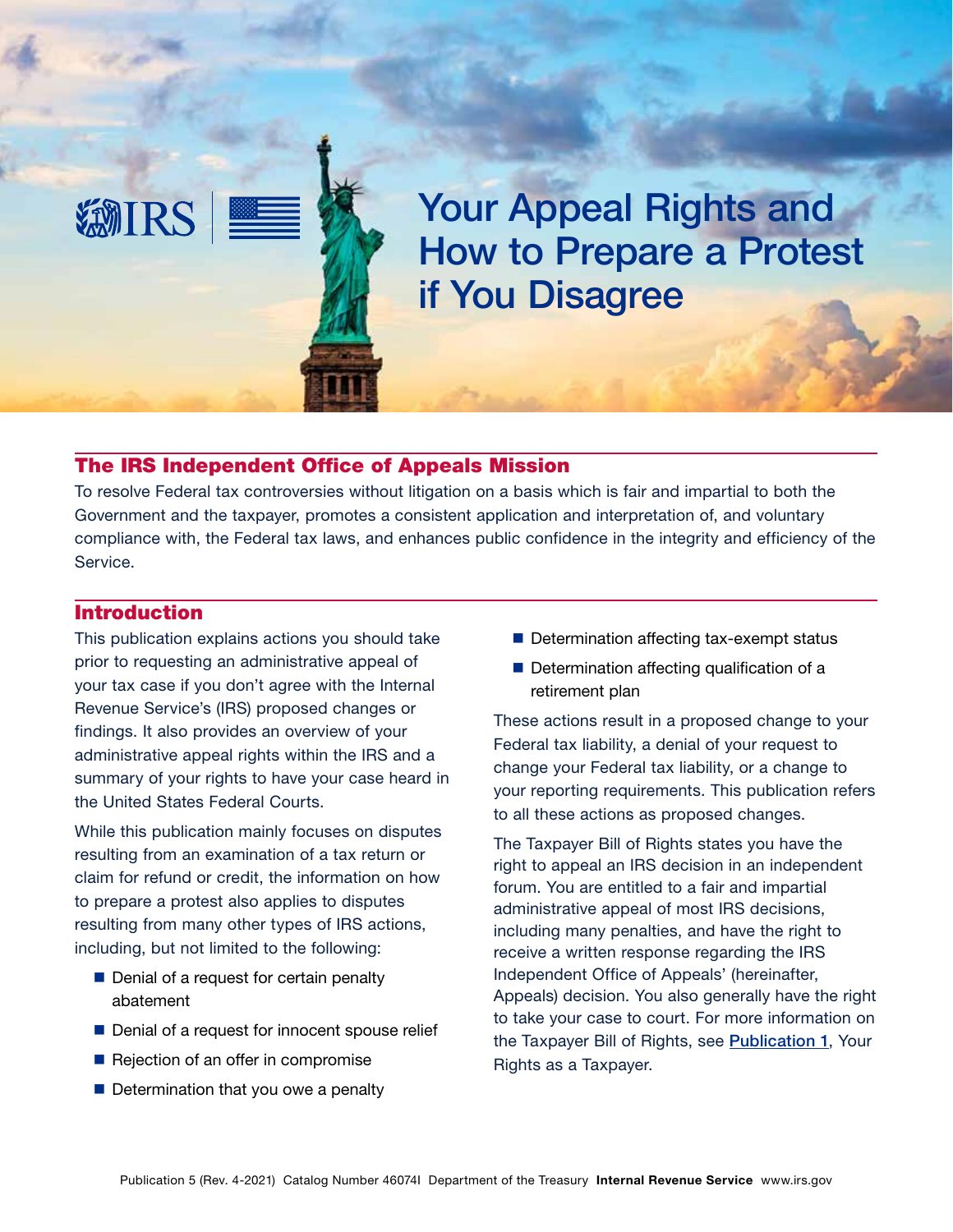# Additional Resources

For some types of cases, the appeals process and available court actions are different than a tax deficiency or claim disallowance case, which are overwhelmingly the most common disputes in Appeals. See [www.irs.gov/appeals](https://www.irs.gov/appeals) for more information. The letter that you received from the IRS proposing the changes may contain important information about the appeal rights available to you for your specific type of case, including how to request an appeal and what will happen if you decide not to appeal.

If your case involves one of the issues listed in the table on this page, refer to the appropriate publication for specific guidance. Visit [www.irs.](www.irs.gov/forms-instructions)

# [gov/forms-instructions](www.irs.gov/forms-instructions) or call 800-TAX-FORM (800-829-3676) for IRS Publications.

| If your case involves                    | Refer to                                                                                                                |
|------------------------------------------|-------------------------------------------------------------------------------------------------------------------------|
| A change in tax-exempt<br>status         | Publication 892, How to Appeal<br>an IRS Determination on Tax-<br><b>Exempt Status</b>                                  |
| An employee plans<br>examination change  | <b>Publication 1020, Appeal</b><br>Procedures Employee Plans<br><b>Examinations</b>                                     |
| An employment tax<br>examination change  | <b>Publication 5146, Employment</b><br>Tax Returns: Examinations and<br><b>Appeal Rights</b>                            |
| Disqualification of a<br>retirement plan | <b>Publication 5153, Appeal</b><br>Procedures: Adverse<br>Determination Letter on<br>Qualification of a Retirement Plan |

# If You Don't Agree

Before you request an appeal, make sure that you have provided the IRS employee handling your case with any information, documents, and explanations that the employee requested, or that you would like the IRS to consider. If you have not submitted this information, contact the IRS employee identified in the letter you received and provide this information within the specified time limit. If you provide new information or raise new issues to Appeals that the IRS has not previously considered, it may first need to be considered by an IRS employee, which will likely delay the resolution of your case. See The Appeals Conference on page 5.

# by the IRS, you may contact the IRS employee identified in the letter you received to discuss the issues. Generally, if you cannot reach an agreement with the IRS employee, you may request a discussion with the employee's supervisor. If you still don't agree after your attempts to resolve the matter with the IRS employee and/or supervisor, you may request Fast Track Settlement (FTS) if your case qualifies, or an administrative appeal with Appeals. See Protests on page 3 for more information on how to request an administrative appeal.

If you don't agree with the changes proposed

| <b>And Your Case Is</b>                                                                                                                                                                      | The IRS Will                                                                                                                                                                                                                                                                                                                                                                                                                                                                                                                                                                                                                                     |  |
|----------------------------------------------------------------------------------------------------------------------------------------------------------------------------------------------|--------------------------------------------------------------------------------------------------------------------------------------------------------------------------------------------------------------------------------------------------------------------------------------------------------------------------------------------------------------------------------------------------------------------------------------------------------------------------------------------------------------------------------------------------------------------------------------------------------------------------------------------------|--|
| An examination of your income, estate<br>(and generation-skipping transfer), gift (and<br>generation-skipping transfer), or certain excise<br>taxes or penalties, with a proposed deficiency | Send you a notice of deficiency allowing you a limited time to petition the U.S. Tax<br>Court for redetermination. If you don't timely petition the U.S. Tax Court, the IRS will<br>send you a bill for the amount due.                                                                                                                                                                                                                                                                                                                                                                                                                          |  |
| An examination of your employment tax<br>liabilities                                                                                                                                         | Send you a bill for the amount due relating to issues not reviewable by the U.S.<br>Tax Court. In certain instances, you may receive a Notice of Employment Tax<br>Determination Under IRC 7436 which affords you a limited time to petition the U.S.<br>Tax Court. If you don't timely petition the U.S. Tax Court, the IRS will send you a bill<br>for the amount due relating to the issues included in that notice. Refer to Publication<br>5146, Employment Tax Returns: Examinations and Appeal Rights; and Publication<br>3953, Questions and Answers About Tax Court and the Notice of Employment Tax<br>Determination Under IRC § 7436. |  |

# If You Do Nothing…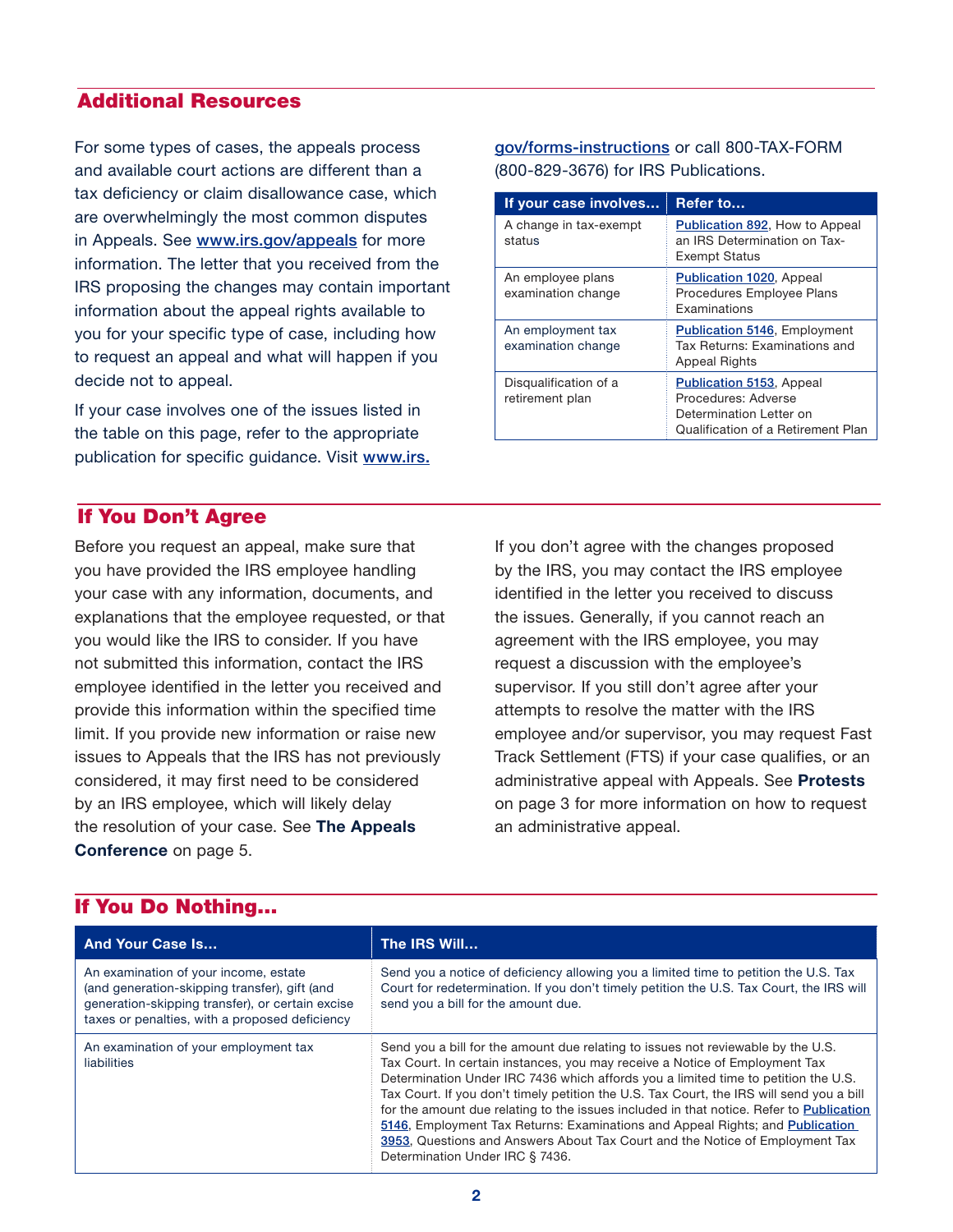| <b>And Your Case Is</b>                                                                | The IRS Will                                                                                                                                                                                                                                                                                                     |
|----------------------------------------------------------------------------------------|------------------------------------------------------------------------------------------------------------------------------------------------------------------------------------------------------------------------------------------------------------------------------------------------------------------|
| A denial of a claim for refund                                                         | Send you a notice of claim disallowance explaining that you have a limited time to<br>file suit with the appropriate U.S. District Court or the U.S. Court of Federal Claims.<br>You may have already received this notice.                                                                                      |
| A proposal of a trust fund recovery penalty or<br>certain information return penalties | Send you a bill for the amount due.                                                                                                                                                                                                                                                                              |
| A rejection of an offer in compromise (OIC)<br>based on doubt as to liability.         | Continue collection action after the expiration of a 30 day period following the<br>rejection, as warranted.                                                                                                                                                                                                     |
| A denial of a penalty abatement                                                        | Close your case without abating the penalty.                                                                                                                                                                                                                                                                     |
| A denial of a request for innocent spouse relief                                       | Generally send you a final determination letter regarding your request allowing you a<br>limited time to petition the U.S. Tax Court.                                                                                                                                                                            |
| A determination on tax-exempt status or on<br>qualification of a retirement plan       | Send you a final adverse determination letter. In general, if you do not file a protest<br>to the proposed adverse letter, you cannot appeal the final adverse determination<br>letter. In addition, you must have exhausted your administrative remedies to be able<br>to seek a declaratory judgment in court. |

# Appeals Mediation Programs

In certain IRS cases, you may request an expedited dispute resolution process called Fast Track Settlement (FTS). The disputed issue must be fully developed and the IRS must agree to participate in this process. During FTS, your case remains in the examiner's jurisdiction while a specially trained Appeals employee serves as a neutral party using dispute resolution techniques to facilitate an agreement between you and the IRS. You may withdraw from the FTS process at any time. You will retain your usual appeal rights if any issues remain unresolved.

To request FTS, inform the IRS employee handling your case that you are interested in FTS. If the examination division agrees to participate in this process, they will work with you to jointly complete the necessary form to start the process.

See [Publication 4167](https://www.irs.gov/pub/irs-pdf/p4167.pdf) or the Appeals Mediation - Alternative Dispute Resolution (ADR) website at [www.irs.gov/appeals/appeals-mediation](https://www.irs.gov/appeals/appeals-mediation-programs)[programs](https://www.irs.gov/appeals/appeals-mediation-programs) for more information on FTS and other Appeals' ADR programs.

#### **Protests**

You must submit a written protest to request an Appeals conference. The Appeals employee assigned to your case will use your protest to

prepare for the Appeals conference. Refer to **Notice** [609](https://www.irs.gov/pub/irs-pdf/n609.pdf), Privacy Act Notice, for more information about how the IRS uses information you provide.

Send your protest to the IRS address in the letter you received within the time limit specified in the letter. A formal protest is required in all cases unless you qualify for a small case request, as discussed below, or another appeal procedure.

#### Small Case Request

If the total amount of tax and penalties for each tax period involved is \$25,000 or less in the letter you received, you may make a small case request instead of filing a formal written protest. See under "Formal Written Protest" for cases that are not eligible for small case requests. In computing the total amount, include a proposed increase or decrease in tax (including penalties), or claimed refund. For an offer in compromise, the entire amount for each tax period includes total unpaid tax, penalty and interest due. For a small case request, you may either:

- $\blacksquare$  Prepare a brief written statement listing the disputed issues and why you disagree, or
- Complete the appeal request form included with the letter you received proposing the change, if applicable, or you can use **Form** [12203](https://www.irs.gov/pub/irs-pdf/f12203.pdf), Request for Appeals Review.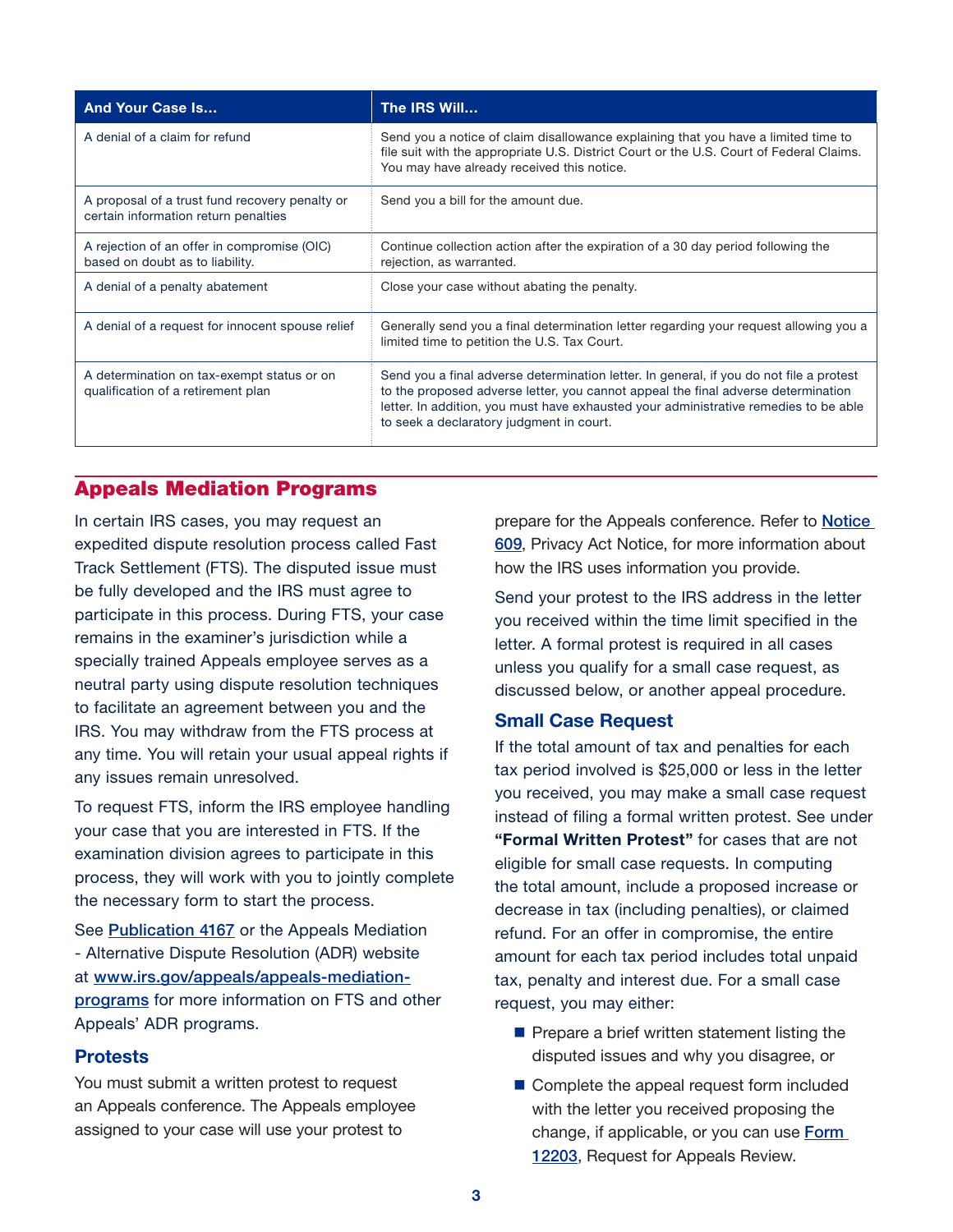#### Formal Written Protest

A formal written protest is required if the proposed change to the total amount of tax and penalties for any tax period is more than \$25,000 in the letter you received. The total amount includes the proposed increase or decrease in tax and penalties or claimed refund. If more than one tax period is involved and any tax period exceeds the \$25,000 threshold, you must file a formal written protest for all periods involved. For an offer in compromise, include total unpaid tax, penalties and interest due. A formal written protest is also required in the following cases:

- **Employee plan and exempt organization cases** regardless of the dollar amount.
- **Partnership and S Corporation cases** regardless of the dollar amount.
- $\blacksquare$  In all other cases, unless you qualify for the small case request procedure, or other special appeal procedures, such as requesting Appeals consideration of liens, levies, seizures, or installment agreements. See [Publication](https://www.irs.gov/pub/irs-pdf/p1660.pdf)  [1660](https://www.irs.gov/pub/irs-pdf/p1660.pdf), Collection Appeal Rights, for more information on special collection appeals procedures.

In your formal protest, include a statement that you want to appeal the changes proposed by the IRS and include all of the following:

- Your name, address, and a daytime telephone number.
- $\blacksquare$  List of all disputed issues, tax periods or years involved, proposed changes, and reasons you

### IRS Independent Office of Appeals

Appeals is an independent function of the IRS, separate from the division of the IRS that proposed the changes. It is the only level of administrative appeal within the IRS. Appeals employees fairly and impartially settle disputes between taxpayers and other divisions of the IRS by considering the arguments made by both sides, and then applying the relevant tax law (including court decisions and other legal authorities) to the facts of the case. Most disputes can be settled informally at the Appeals level without litigation.

disagree with each issue.

- **Facts supporting your position on each** disputed issue.
- $\blacksquare$  Law or authority, if any, supporting your position on each disputed issue.
- $\blacksquare$  Penalties of perjury statement, as follows:

*"Under penalties of perjury, I declare to the best of my knowledge and belief, the information contained in this protest and accompanying documents is true, correct, and complete."*

Note: Representatives who submit the protest must use the applicable penalties of perjury statement below, based upon whether they have personal knowledge regarding the information stated in the protest and accompanying documents:

• Personal Knowledge:

*"Under penalties of perjury, I declare that I submitted the protest and accompanying documents, and to the best of my personal knowledge and belief, the information stated in the protest and accompanying documents is true, correct, and complete."*

• No Personal Knowledge:

*"Under penalties of perjury, I declare that I submitted the protest and accompanying documents, and I have no personal knowledge concerning the information stated in the protest and* accompanying documents."

■ Your (or your representative's) signature under the penalties of perjury statement.

As an administrative function of the IRS, Appeals can only consider your arguments if they are based on tax laws. Appeals cannot consider your arguments if they are based only on moral, religious, political, constitutional, conscientious, or similar objections to the assessment or payment of Federal taxes.

The IRS is legally required to assess proposed tax by a certain date in most cases. We refer to this date as the statute of limitations. Generally, before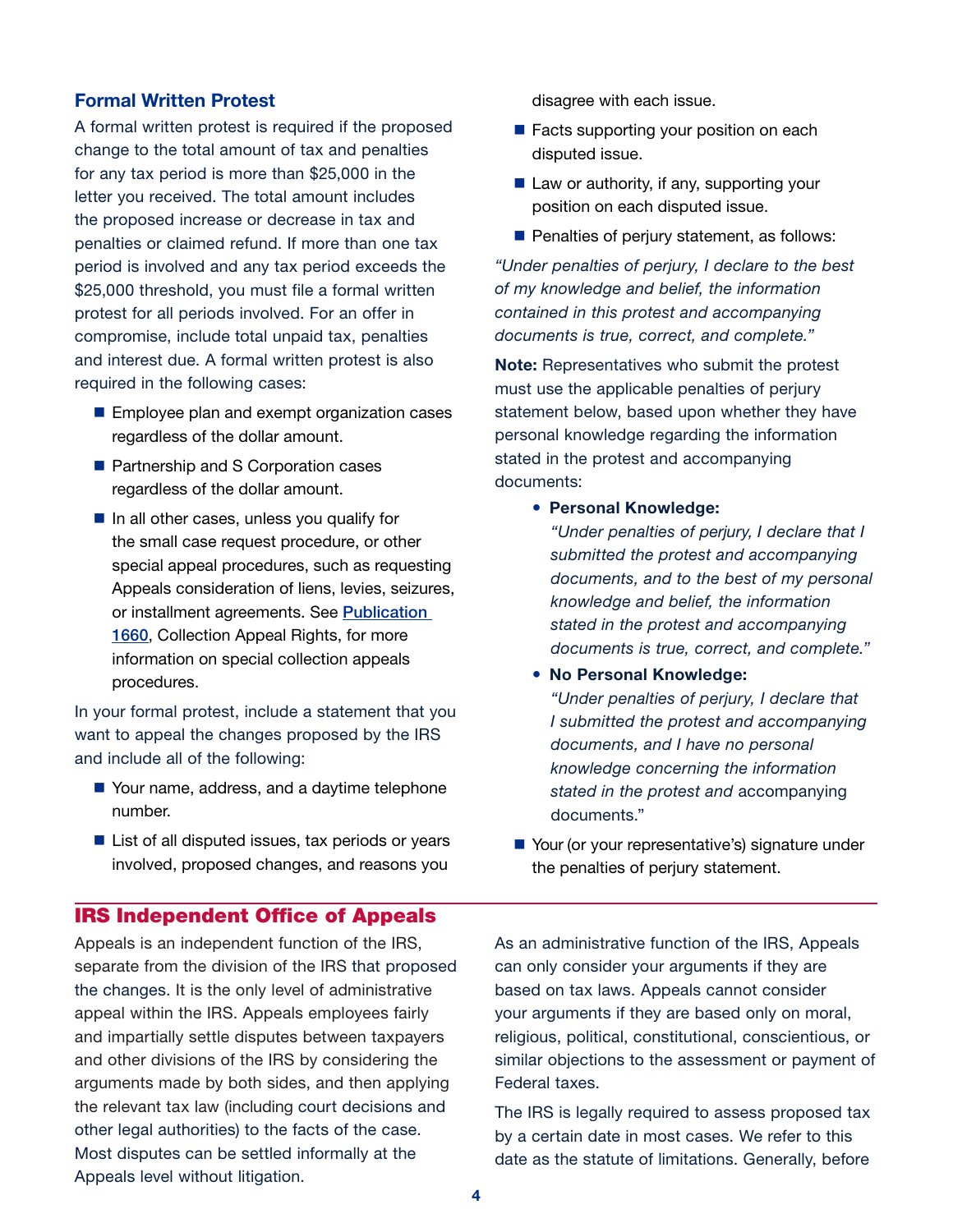an examination case is received in Appeals, IRS policy for originating functions may require greater than 365 days remain on the statute of limitations. The IRS will ask you to agree to extend this date if additional time is needed to meet the required number of days. If you choose not to extend the date, Appeals will not accept your case. Note that docketed U.S. Tax Court cases do not have the statute of limitation concerns that non-docketed cases do.

#### The Appeals Conference

Appeals conferences are held in an informal manner. Appeals will contact you and/or your authorized representative to arrange a conference at a convenient time.

You may represent yourself at your appeals conference, or you may appoint a person authorized to practice before Appeals to represent you such as an attorney, certified public accountant, or enrolled agent. See [Circular No.](https://www.irs.gov/pub/irs-pdf/pcir230.pdf)  [230](https://www.irs.gov/pub/irs-pdf/pcir230.pdf), Regulations Governing Practice Before the Internal Revenue Service, for more information on qualifications to practice before Appeals. You may include a person who doesn't meet these qualifications in your appeals conference as a witness, but they may not represent you before Appeals.

If you want your representative to participate in an appeals conference without you, you must

provide a properly completed power of attorney to the IRS before the representative can receive or inspect confidential information. You can use [Form 2848](https://www.irs.gov/pub/irs-pdf/f2848.pdf), Power of Attorney and Declaration of Representative, or any other properly written power of attorney or authorization for this purpose. If you can't afford representation, a Low Income Taxpayer Clinics (LITC) may be able to represent you if you qualify. In addition, LITCs also provide assistance to taxpayers who speak English as a second language to help taxpayers understand their rights and responsibilities. You can find more information about LITCs in [Publication](https://www.irs.gov/pub/irs-pdf/p4134.pdf)  [4134](https://www.irs.gov/pub/irs-pdf/p4134.pdf), Low Income Taxpayer Clinic List. LITCs are independent from the IRS. You can get copies of Form 2848 or Publication 4134 from [www.irs.gov](https://www.irs.gov/), an IRS office, or by calling 800-TAX-FORM (800- 829-3676).

You or your authorized representative should be fully prepared to discuss all disputed issues and the reasons you disagree with each issue at the conference. If you submit new information or raise a new issue requiring additional analysis, Appeals will generally return the case to the originating IRS office for its determination on the new information. You will receive the originating office's comments, have an opportunity to respond, and can continue to pursue your appeal rights.

## Court Actions

If you do not appeal your case within the IRS, or were unable to reach a settlement with Appeals, you may be able to take your case to one of the following courts if you satisfy the court's procedural and jurisdictional requirements:

- United States Tax Court
- United States Court of Federal Claims
- United States District Court in the judicial district where you reside or have your principal place of business

You can obtain rules from each court. These courts are independent judicial bodies and have no connection with the IRS.

## U.S. Tax Court

You may be able to file a petition with the U.S. Tax Court to review the changes proposed by the IRS. The U.S. Tax Court is generally a "prepayment" forum, which means you can petition the U.S. Tax Court before making full payment, but its jurisdiction is limited. You generally cannot petition the U.S. Tax Court unless you have received a notice or determination letter that informs you that you have the right to do so. However, you may also petition the Tax Court if you have not received a notice or determination involving: a determination of tax-exempt status under IRC 7428 if the IRS has not made a determination after 270 days; the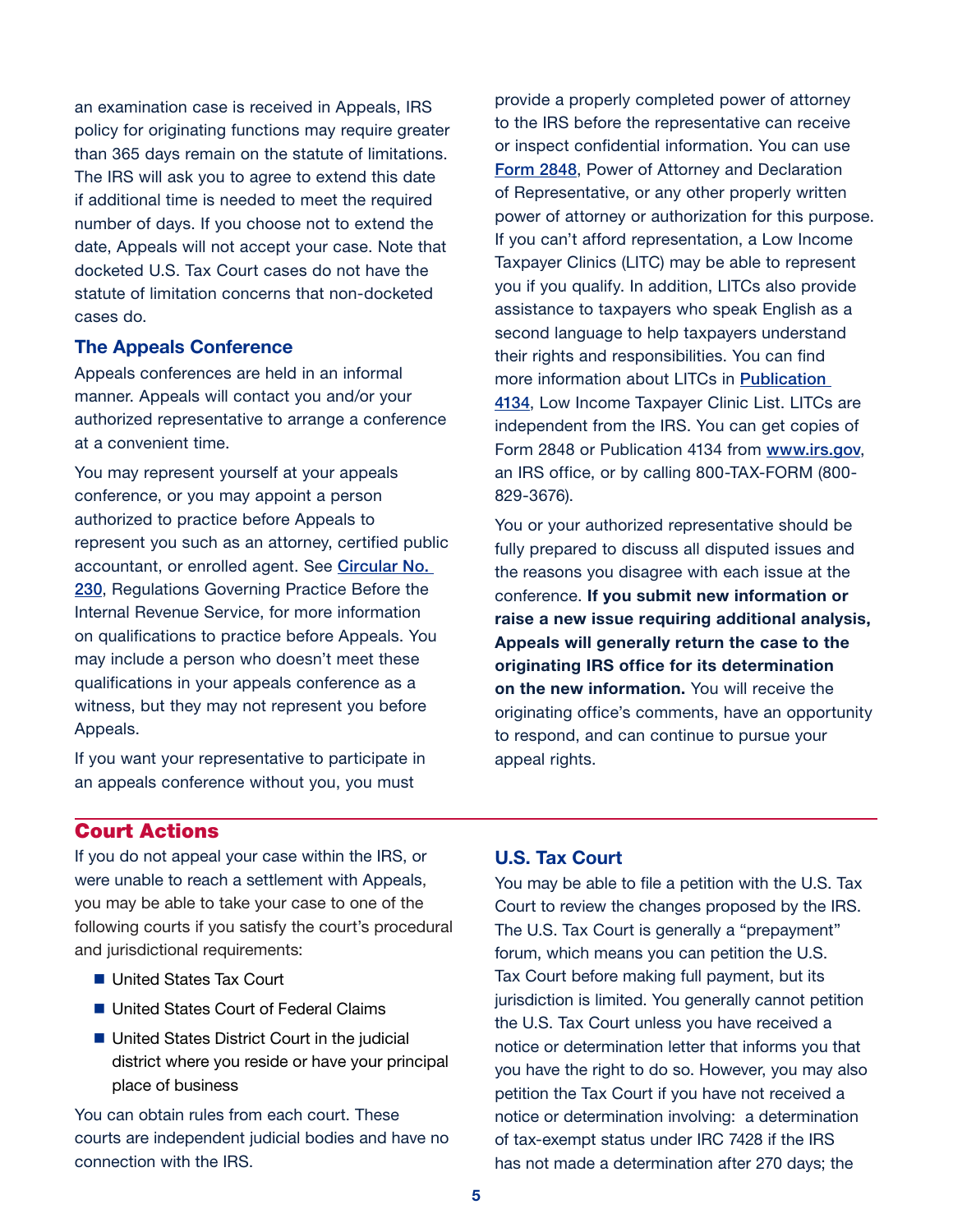abatement of interest if the IRS has not mailed a final determination within 180 days of a claim for abatement under IRC 6404; or an innocent spouse relief request if the IRS has not issued a final determination letter after six months since filing Form 8857, Request for Innocent Spouse Relief.

You must file your petition with the U.S. Tax Court within the timeframe specified in the notice, usually 90 days (or 150 days if the notice is addressed to a person outside the United States). There is a filing fee, but the fee may be waived if you qualify. The law sets the time to file your petition; the IRS or the U.S. Tax Court cannot change this time period. You have only the timeframe specified to petition the court, even if you continue to talk to IRS examiners or Appeals.

You can get more information about the U.S. Tax Court's procedures and other matters on the court's website at **[www.ustaxcourt.gov](https://www.ustaxcourt.gov/)** or by writing to:

U.S. Tax Court Attn: Office of the Clerk of the Court 400 Second Street, N.W. Washington, DC 20217-0002

If you timely petition the Tax Court, and you did not previously appeal your case within the IRS, you will normally have an opportunity to attempt settlement with Appeals while you are waiting for your trial. The Tax Court will still follow its normal procedures to schedule your case for trial, but you may not need to appear at trial if you settle your case before the trial date. If unable to settle, you may appear *pro se* (by yourself) at Tax Court or by a representative admitted to the Tax Court that you appointed.

**Caution:** If the Tax Court determines that your case is intended primarily to cause a delay, or that your position is frivolous or groundless, the court can impose a penalty against you of up to \$25,000 in its decision.

## District Court and the U.S. Court of Federal Claims

You can take your case to your U.S. District Court or the U.S. Court of Federal Claims, but generally only after you have fully paid the amount and timely filed a claim for refund with the IRS. If you are a nonresident alien, you may seek relief in the U.S. Court of Federal Claims, but you generally cannot take your case to a U.S. District Court because you are not a resident of any United States judicial district.

If you filed a timely claim for a refund with the IRS but haven't received a written response on your claim within 6 months from the date you filed it, you can file suit for a refund in your U.S. District Court or the U.S. Court of Federal Claims. Certain types of cases, such as those involving some employment tax issues or manufacturers' excise taxes, can only be heard by these courts.

Note: You have 2 years from the date of the notice of claim disallowance to file a refund suit. Appeals' consideration of a disallowed claim doesn't extend the 2-year period for filing suit. However, it may be extended by mutual agreement.

You can get information about procedures for filing suit in either court on their websites:

- U.S. District Courts website: [www.uscourts.](http://www.uscourts.gov/) [gov](http://www.uscourts.gov/)
- Court of Federal Claims website: [www.cofc.](http://www.cofc.uscourts.gov/) [uscourts.gov](http://www.cofc.uscourts.gov/)

### Innocent Spouse Appeals

If you are the spouse who filed [Form 8857](https://www.irs.gov/pub/irs-pdf/f8857.pdf), Request for Innocent Spouse Relief, requesting innocent spouse relief (the "requesting spouse"), you can generally request an appeal if the IRS denies your request in whole or in part. If you are a non-requesting spouse, you can request an appeal if the IRS grants innocent spouse relief in whole or in part to your requesting spouse (or former spouse). However, a non-requesting spouse cannot appeal an IRS decision to *deny* relief to

the requesting spouse (or former spouse). Your appeal request must be submitted in writing. You can use [Form 12509](http://core.publish.no.irs.gov/forms/public/pdf/f12509--2018-05-00.pdf), Innocent Spouse Statement of Disagreement, to explain why you disagree with the IRS's proposed determination concerning your request or your (current or former) spouse's request for innocent spouse relief.

If you are the requesting spouse, you can petition the U.S. Tax Court to review your request for innocent spouse relief if: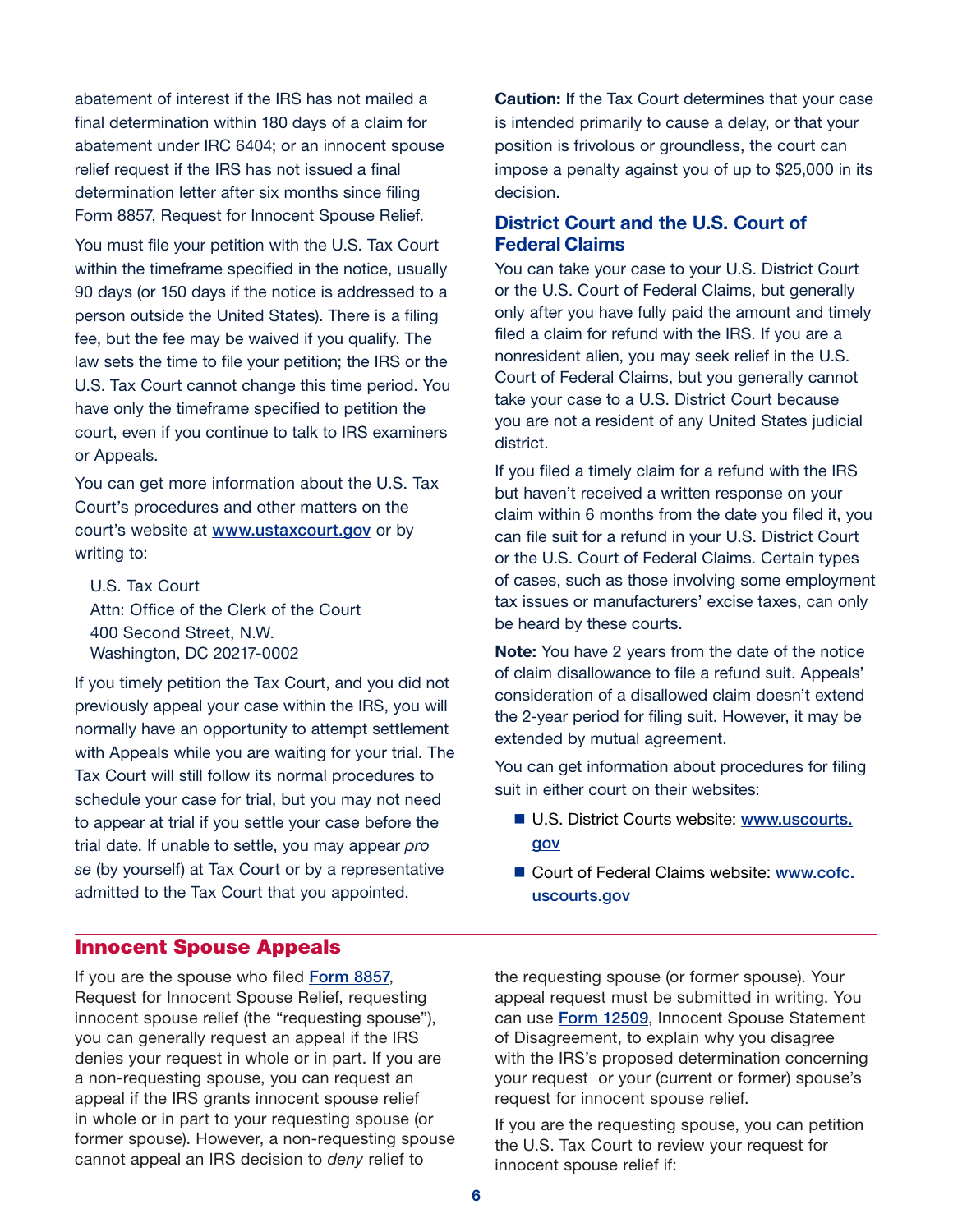1. Six months have passed since you filed Form 8857 and you have not received a final determination letter from the IRS; or

2. You have received a final determination letter denying relief in full or in part and you petition the U.S. Tax Court no later than 90 days after the IRS sent you that letter.

Pass-Through Entity Appeals (BBA)

The Bipartisan Budget Act of 2015 (BBA), as amended, repealed the Tax Equity and Fiscal Responsibility Act of 1982 (TEFRA) partnership procedures and electing large partnership provisions and replaced them with an entirely new centralized partnership audit regime. BBA is generally effective for tax years beginning 1/1/2018, with allowances for early elect-in for tax periods beginning after 11/2/2015.

If the entity and tax year(s) at issue are covered by BBA, the entity has appeal rights. At the end of the Appeals process, Appeals will issue a Notice of Proposed Partnership Adjustment (NOPPA) for all proposed adjustments, whether

If you petition the U.S. Tax Court for relief, the Tax Court's scope of review will be limited to the IRS's administrative record established at the time of the determination (the date of the final determination letter), and any newly discovered or previously unavailable evidence. Therefore, it is important for both the requesting and non-requesting spouse to provide all relevant, available evidence to the IRS before it issues its final determination.

agreed or unagreed. In response to the NOPPA, the partnership may request modification and an opportunity for a modification Appeals hearing. However, in a modification Appeals hearing, Appeals will not reconsider an issue that was previously disputed and considered by Appeals.

If a Notice of Final Partnership Adjustment (FPA) is issued, the partnership may elect to "push-out" an imputed underpayment to its partners to take into account, file a petition for judicial review of the adiustments, or both.

See [www.irs.gov/businesses/partnerships/bba](https://www.irs.gov/businesses/partnerships/bba-partnership-audit-process)[partnership-audit-process](https://www.irs.gov/businesses/partnerships/bba-partnership-audit-process), for more information.

# Recovering Administrative and Litigation Costs

You may be able to recover your reasonable administrative and litigation costs if you are the prevailing party and if you meet the other requirements. For example, you must exhaust your administrative remedies within the IRS including participating in the Appeals process, and you must not unreasonably delay the administrative or court proceedings.

- *Administrative costs* are costs incurred for administrative proceedings on or after the date you receive the first letter of proposed deficiency giving you an opportunity for review in Appeals, the Appeals decision letter, or the notice of deficiency, whichever is earliest.
- Litigation costs are costs incurred for court proceedings.

## Recoverable litigation or administrative costs may include:

 $\blacksquare$  In general, attorney fees that do not exceed a maximum hourly rate, which changes from year to year. Fees in excess of the maximum can be awarded in limited circumstances.

- $\blacksquare$  Reasonable amounts for court costs or any administrative fees or similar charges by the IRS.
- $\blacksquare$  Reasonable expenses of expert witnesses.
- $\blacksquare$  Reasonable costs of studies, analyses, tests, or engineering reports that are necessary to prepare your case.

#### To qualify as a prevailing party, you must

- Substantially prevail on the amount in controversy or the most significant issue(s) presented, or obtain a final judgment that is less than or equal to a "qualified offer" that the IRS rejected, AND
- Meet the applicable net worth and size requirements.

#### Net worth and size limitations:

- $\blacksquare$  For individuals, estates, or trusts, net worth cannot exceed \$2,000,000.
- Charities and certain cooperatives must not have more than 500 employees.